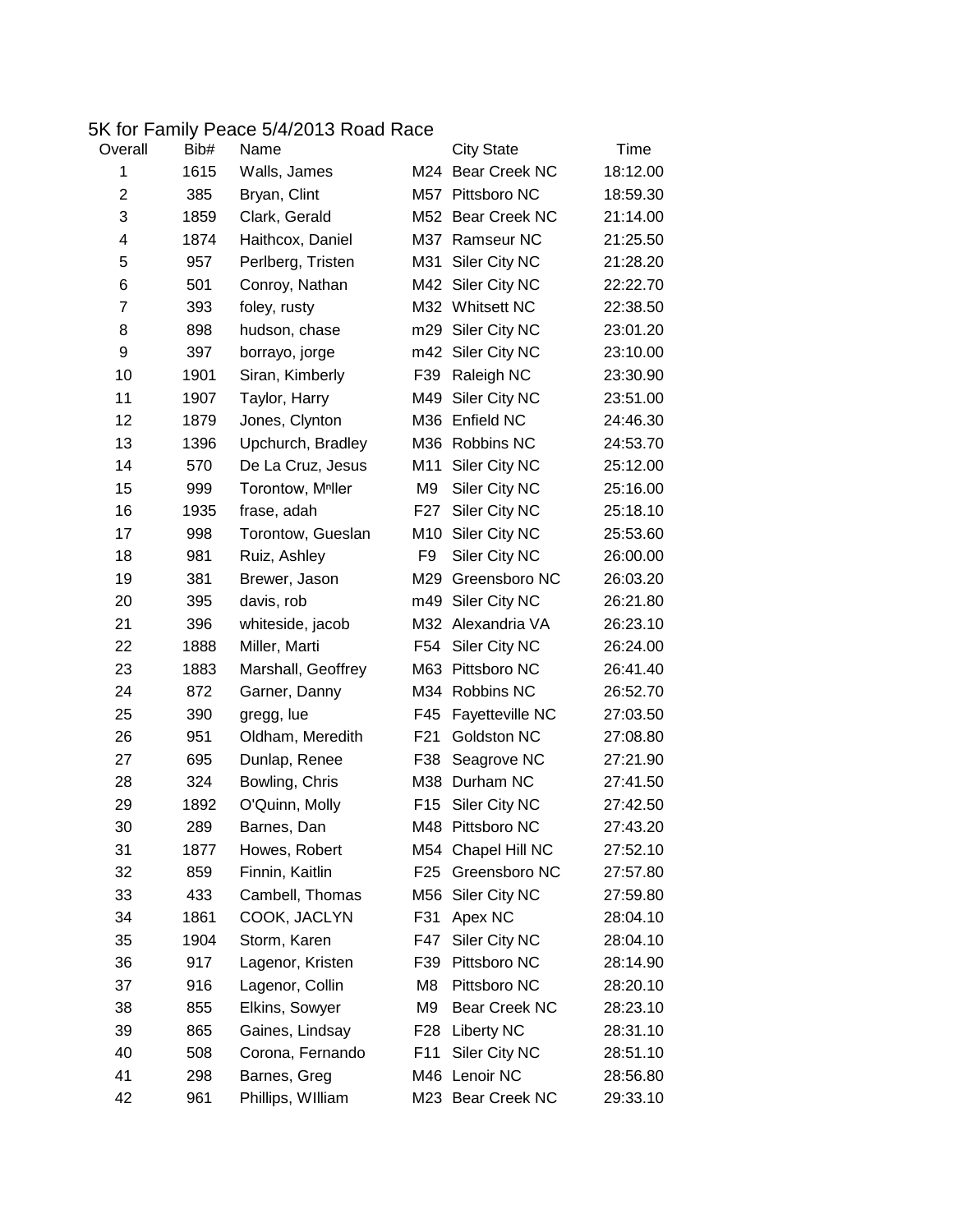| 43 | 991  | Steele, Chandler      | M9              | Pittsboro NC         | 29:45.00 |
|----|------|-----------------------|-----------------|----------------------|----------|
| 44 | 391  | gregg, richard        | M48             | Fayetteville NC      | 29:51.90 |
| 45 | 964  | Pijpers, Ethan        |                 | M14 Sanford NC       | 29:59.10 |
| 46 | 384  | robertson, tanya      | F32             |                      | 30:04.10 |
| 47 | 950  | Oldham, Luke          | M <sub>9</sub>  | Goldston NC          | 30:09.60 |
| 48 | 375  | Breedlove, Kristen    | F28             | Goldston NC          | 30:14.30 |
| 49 | 1418 | Upchurch, Molly       | F37             | Robbins NC           | 30:26.60 |
| 50 | 1847 | Wilson, Jeremy        | M36             | Apex NC              | 30:41.70 |
| 51 | 875  | Gomez, Christian      | M10             | Siler City NC        | 30:53.60 |
| 52 | 1865 | Dickerson, Irion      | F37             | Siler City NC        | 30:58.60 |
| 53 | 1885 | McIntyre, Jessica     | F <sub>25</sub> | Siler City NC        | 30:59.00 |
| 54 | 1912 | Wood, Ashley          | F <sub>22</sub> | Siler City NC        | 31:09.70 |
| 55 | 1905 | Stout, Ricky          | M51             | Goldston NC          | 31:23.50 |
| 56 | 1853 | Beal, Jo Ann          | F <sub>58</sub> | Bear Creek NC        | 31:33.00 |
| 57 | 1872 | goldston, beth        | F60             | Sanford NC           | 31:34.90 |
| 58 | 1913 | Wood, Margaret        | F52             | Siler City NC        | 31:57.20 |
| 59 | 1342 | Truitt, Samantha      |                 | F33 Bear Creek NC    | 32:03.90 |
| 60 | 854  | Elkins, Beth          | F35             | <b>Bear Creek NC</b> | 32:04.70 |
| 61 | 892  | Hernandez, Bryan      | M <sub>9</sub>  | Siler City NC        | 32:17.60 |
| 62 | 1873 | Griffin, Jackie       | F56             | Sanford NC           | 32:23.90 |
| 63 | 1919 | parker, sam           | M12             | <b>GRAHAM NC</b>     | 33:03.80 |
| 64 | 1884 | mcintyre, donna       | f52             | Goldston NC          | 33:14.80 |
| 65 | 863  | Gaines, Heidi         | F39             | Siler City NC        | 33:20.30 |
| 66 | 986  | Shore-Wright, Lindsay | F30             |                      | 33:20.50 |
| 67 | 897  | Hill, Derrick         | m39             | asheboro NC          | 33:24.00 |
| 68 | 895  | hernandez, marisol    | f23             | <b>Staley NC</b>     | 33:32.20 |
| 69 | 941  | Morales, Francisco    | M27             | <b>Staley NC</b>     | 33:32.40 |
| 70 | 968  | Poole, Robbie         | M28             | Greensboro NC        | 33:34.70 |
| 71 | 963  | Pijpers, Cindy        | F44             | Sanford NC           | 33:46.20 |
| 72 | 545  | Davis, Lori           | F43             | Siler City NC        | 33:55.90 |
| 73 | 1914 | Zeringue, Elizabeth   | F52             | Siler City NC        | 33:56.10 |
| 74 | 577  | Deataon, Laurin       | F34             | Siler City NC        | 33:56.20 |
| 75 | 885  | Harris, Taylor        | F34             | Siler City NC        | 33:56.30 |
| 76 | 1875 | Herr, Sarah           | F <sub>15</sub> | Siler City NC        | 34:06.20 |
| 77 | 908  | Keck, Laura           | F <sub>25</sub> | Siler City NC        | 34:28.70 |
| 78 | 1915 | Zeringue, Mark        | M62             | Siler City NC        | 34:33.70 |
| 79 | 886  | Harris, Turner        | M <sub>9</sub>  | Bear Creek NC        | 34:34.70 |
| 80 | 867  | Gaines, Sadie         | F <sub>8</sub>  | Goldston NC          | 34:38.10 |
| 81 | 237  | Alston, Devin         | m32             | <b>Staley NC</b>     | 34:38.10 |
| 82 | 510  | Craven, Michael       | m49             | Ramseur NC           | 34:38.30 |
| 83 | 1902 | Snyder, Annie         | F <sub>16</sub> | Siler City NC        | 34:42.50 |
| 84 | 900  | Hudson, Debra*        | F56             | Siler City NC        | 34:52.70 |
| 85 | 958  | Perry, April          | F30             | Bear Creek NC        | 35:00.70 |
| 86 | 389  | whitehead, mike       |                 | M43 Ramseur NC       | 35:06.40 |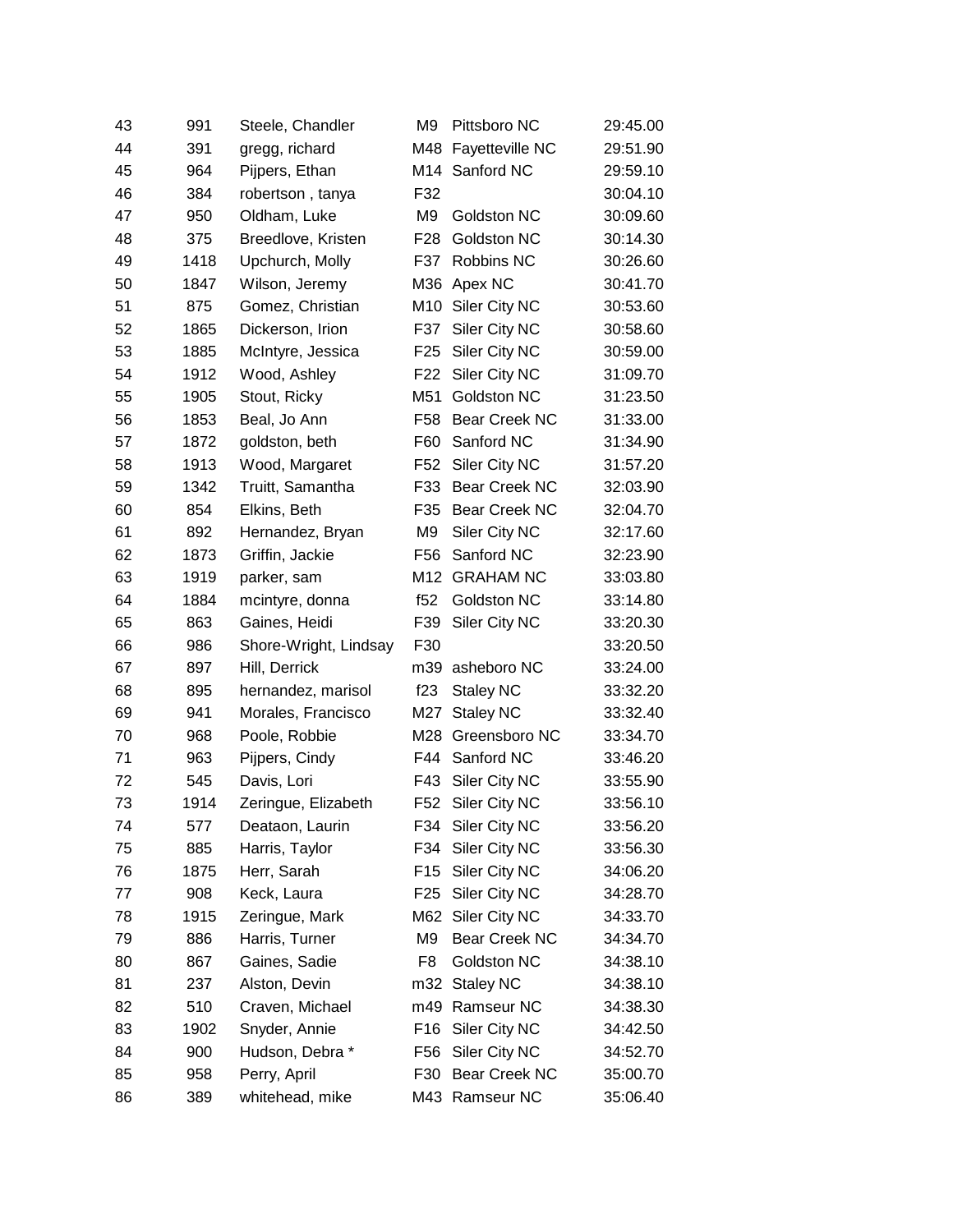| 87  | 866  | Gaines, Luke             | M <sub>3</sub>  | Goldston NC          | 35:06.80 |
|-----|------|--------------------------|-----------------|----------------------|----------|
| 88  | 868  | Gaines, Steve            | M42             | Goldston NC          | 35:07.20 |
| 89  | 853  | Elixson, Anna            | f20             | Bear Creek NC        | 35:12.40 |
| 90  | 948  | Oldham, Asheleigh        | F <sub>18</sub> | Goldston NC          | 35:12.60 |
| 91  | 960  | Philips, Braden          | M9              | Sanford NC           | 35:18.20 |
| 92  | 915  | Kunding, Lisa/Peter (rur | M <sub>6</sub>  | Pittsboro NC         | 35:18.60 |
| 93  | 949  | Oldham, Avajan           | F47             | Goldston NC          | 35:18.90 |
| 94  | 959  | Perry, Craig             | M31             | Bear Creek NC        | 35:23.90 |
| 95  | 269  | Atkinson, Kesler         | M <sub>9</sub>  |                      | 35:24.30 |
| 96  | 1889 | Moore, Emery             | F12             | Siler City NC        | 35:25.10 |
| 97  | 383  | forrest, james           | M12             |                      | 35:25.30 |
| 98  | 880  | Greger-Holt, Nancy       | F <sub>56</sub> | Pittsboro NC         | 35:30.10 |
| 99  | 879  | Greger-Holt, George      | M58             | Pittsboro NC         | 35:30.70 |
| 100 | 307  | Bevier, Suzanne          | F <sub>59</sub> | <b>Bear Creek NC</b> | 35:39.30 |
| 101 | 921  | Layman, Kari             | F37             | <b>Staley NC</b>     | 35:46.10 |
| 102 | 1846 | Williams, Richard        | M55             | Siler City NC        | 35:48.70 |
| 103 | 932  | Measmer, Jamie           | M37             | Angier NC            | 36:37.90 |
| 104 | 1854 | Bland, Julian            | F <sub>54</sub> | Chapel Hill NC       | 36:41.20 |
| 105 | 1858 | Caraganis, Kim           | F <sub>58</sub> | Siler City NC        | 37:12.40 |
| 106 | 1851 | Barger, Tammy            | F49             | Sanford NC           | 37:17.60 |
| 107 | 507  | Conroy, Shane            | M10             | Siler City NC        | 37:26.20 |
| 108 | 1496 | Villalobos, Clara        | F37             | <b>BURLINGTON NC</b> | 37:37.50 |
| 109 | 994  | tanner, maria            | f57             | Siler City NC        | 37:47.10 |
| 110 | 982  | sartwell, brenda         | f42             | <b>Bear Creek NC</b> | 37:56.50 |
| 111 | 930  | McLaurin, Karen          | F37             | Siler City NC        | 38:02.70 |
| 112 | 446  | Canipe, Ainsley          | F <sub>8</sub>  | Siler City NC        | 38:08.90 |
| 113 | 973  | Ritter, Wilhelmina       | F42             | Siler City NC        | 38:09.40 |
| 114 | 947  | rouse, mindy             | F37             |                      | 38:24.20 |
| 115 | 883  | Haddix, Elizabeth        | F42             | Siler City NC        | 38:46.50 |
| 116 | 1850 | Barger, Kenneth          |                 | M49 Sanford NC       | 39:10.70 |
| 117 | 456  | Chriscoe, Julie          | f52             | asheboro NC          | 39:42.50 |
| 118 | 464  | Chriscoe, Kori           | f23             | asheboro NC          | 39:42.70 |
| 119 | 997  | Telfer, Megan            | F <sub>24</sub> | Durham NC            | 39:50.00 |
| 120 | 1848 | Wiyant, Bethy            | F <sub>53</sub> | <b>Staley NC</b>     | 39:52.30 |
| 121 | 226  | Abelardes, Abilio        | M10             | <b>Staley NC</b>     | 40:19.90 |
| 122 | 976  | Rodriguez, Lizbeth       | f10             | Siler City NC        | 40:22.40 |
| 123 | 1898 | Rudnitskas, Michael      | M44             | Sanford NC           | 40:38.60 |
| 124 | 864  | Gaines, Kelly            | F39             | Goldston NC          | 40:45.90 |
| 125 | 978  | Roessing, Carly          | f26             | Ashboro NC           | 40:49.80 |
| 126 | 977  | Roessing, Amy            | f53             | Ashboro NC           | 40:50.80 |
| 127 | 878  | Greene, Dana             | F38             | Lenoir NC            | 40:51.00 |
| 128 | 990  | Steele, Bob              | M45             | Pittsboro NC         | 40:54.30 |
| 129 | 861  | Gaines, Abby             | F <sub>10</sub> | Goldston NC          | 40:58.30 |
|     |      |                          |                 |                      |          |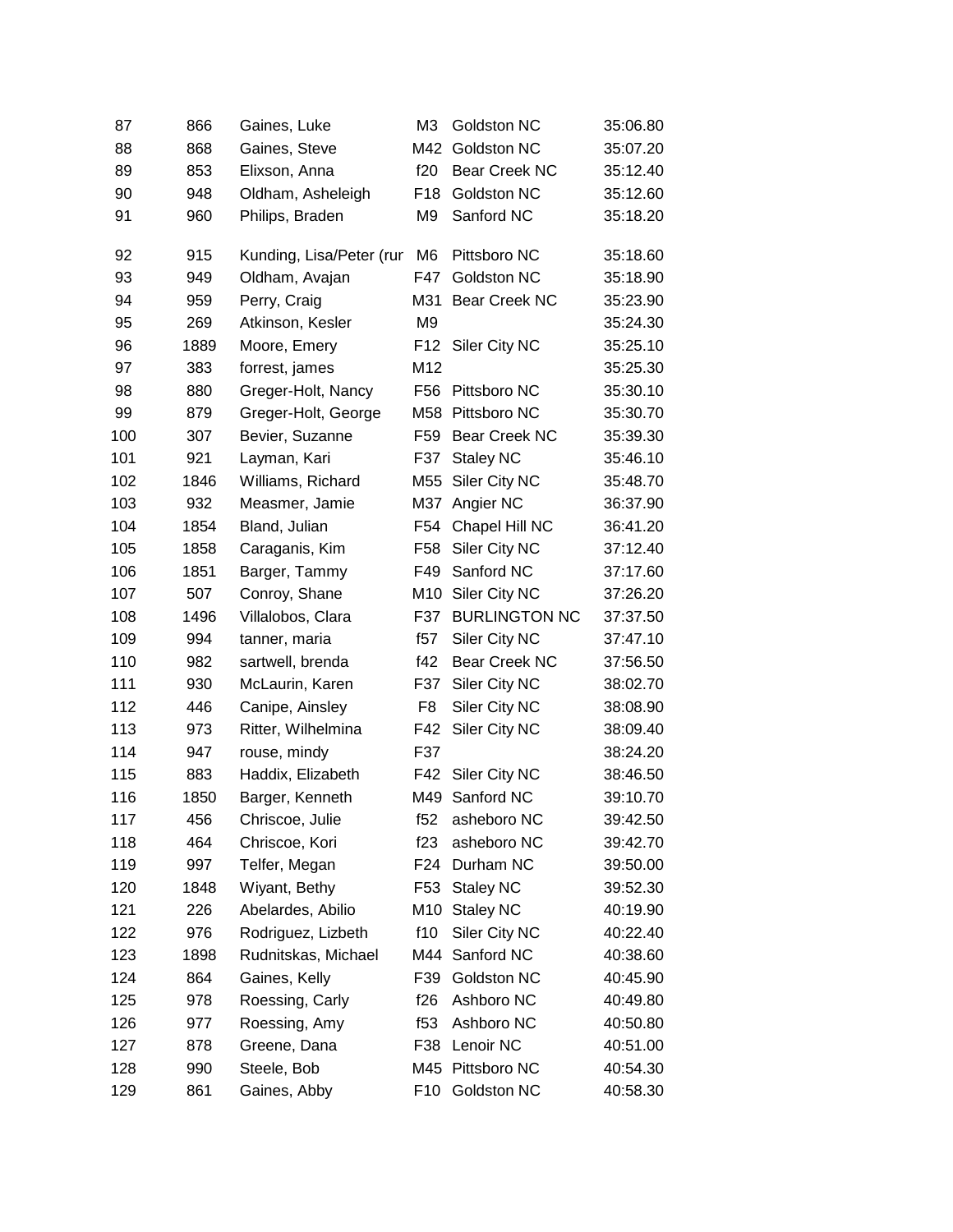| 130 | 975  | Rocha, Deisi       | F28             | Siler City NC         | 41:04.30 |
|-----|------|--------------------|-----------------|-----------------------|----------|
| 131 | 1869 | Freundlich, Gary   | M48             | Pittsboro NC          | 41:46.40 |
| 132 | 860  | Gaddy, Myra        | f51             |                       | 42:13.70 |
| 133 | 970  | Puerta, Juan JosO  | M10             | Ashboro NC            | 42:20.70 |
| 134 | 1863 | DeGaetano, Leticia | F <sub>53</sub> | Siler City NC         | 42:26.30 |
| 135 | 1864 | DeGaetano, Richard | M74             | Siler City NC         | 42:52.30 |
| 136 | 374  | Bredenberg, Colton | M7              | Pittsboro NC          | 42:55.60 |
| 137 | 359  | Bredenberg, Cindy  | F40             | Pittsboro NC          | 42:56.50 |
| 138 | 1934 | headen, jackson    | M8              | Siler City NC         | 43:03.80 |
| 139 | 399  | brown, jackson     | M8              | Siler City NC         | 43:08.50 |
| 140 | 398  | brown, chris       | M39             | Siler City NC         | 43:09.10 |
| 141 | 404  | Brown, Emma        | F <sub>10</sub> | Siler City NC         | 43:17.40 |
| 142 | 1908 | Thorne, Judy       | F <sub>52</sub> | Pittsboro NC          | 44:02.50 |
| 143 | 954  | Paige, Darlene     | F58             | Bear Creek NC         | 44:11.70 |
| 144 | 934  | Monroe, Lauren     | F19             |                       | 44:12.40 |
| 145 | 944  | Myrick, Sandy      | F44             | Robbins NC            | 44:13.50 |
| 146 | 1841 | Whitehead, Carson  | M8              | Ramseur NC            | 44:17.30 |
| 147 | 891  | hedrick, joanna    | f49             | Siler City NC         | 44:25.70 |
| 148 | 537  | Davis, Helgi       | M <sub>6</sub>  | Siler City NC         | 44:26.30 |
| 149 | 926  | Lucas, Jasmine     | F <sub>10</sub> | Siler City NC         | 44:27.30 |
| 150 | 983  | Scott, Jennifer    | f41             | Pittsboro NC          | 44:31.20 |
| 151 | 377  | barrera, byrox     | M10             |                       | 44:32.90 |
| 152 | 893  | Hernandez, Dylan   | M0              | Siler City NC         | 44:36.90 |
| 153 | 485  | Conroy, Calvin     | M8              | Siler City NC         | 44:40.90 |
| 154 | 486  | Conroy, Kathleen   | F44             | Siler City NC         | 44:43.40 |
| 155 | 887  | Haslam, Elizabeth  | F <sub>28</sub> | <b>Thomasville NC</b> | 44:49.80 |
| 156 | 513  | Davis, Frey        | M7              | Siler City NC         | 44:53.80 |
| 157 | 554  | Davis, Soren       | M11             | Siler City NC         | 44:59.80 |
| 158 | 379  | smith, kenlly      | F <sub>22</sub> |                       | 45:02.10 |
| 159 | 974  | Rivera, Laura      | F <sub>50</sub> | Cary NC               | 45:02.10 |
| 160 | 953  | O'Neil, Kimberly   | F17             | Cary NC               | 45:03.10 |
| 161 | 956  | Payne, Paula       | F41             | Siler City NC         | 45:05.10 |
| 162 | 939  | Moore, Isabelle    | F <sub>10</sub> | Siler City NC         | 45:11.40 |
| 163 | 927  | Luiz, Daniela      | F35             | Greensboro NC         | 45:13.50 |
| 164 | 901  | Hudson, Sara       | F <sub>10</sub> | Siler City NC         | 45:17.30 |
| 165 | 1871 | Gates, Mike        | M25             | Siler City NC         | 45:19.90 |
| 166 | 248  | Andrew, Brady      | M8              | Pittsboro NC          | 45:26.50 |
| 167 | 527  | Davis, Gretchen    | F9              | Siler City NC         | 45:27.30 |
| 168 | 272  | Bare, Hallie       | F <sub>10</sub> | Siler City NC         | 45:27.40 |
| 169 | 1842 | Whitehead, Sandy   | F41             | Ramseur NC            | 45:35.40 |
| 170 | 1897 | Roethel, Donna     | F <sub>55</sub> | Pittsboro NC          | 46:11.10 |
| 171 | 969  | Powers, Valerie    | F56             | <b>Bennett NC</b>     | 46:27.20 |
| 172 | 896  | Herndon, Pearl     | F56             | Siler City NC         | 46:27.60 |
| 173 | 993  | Stone, Pam         | F58             | Siler City NC         | 46:28.70 |
|     |      |                    |                 |                       |          |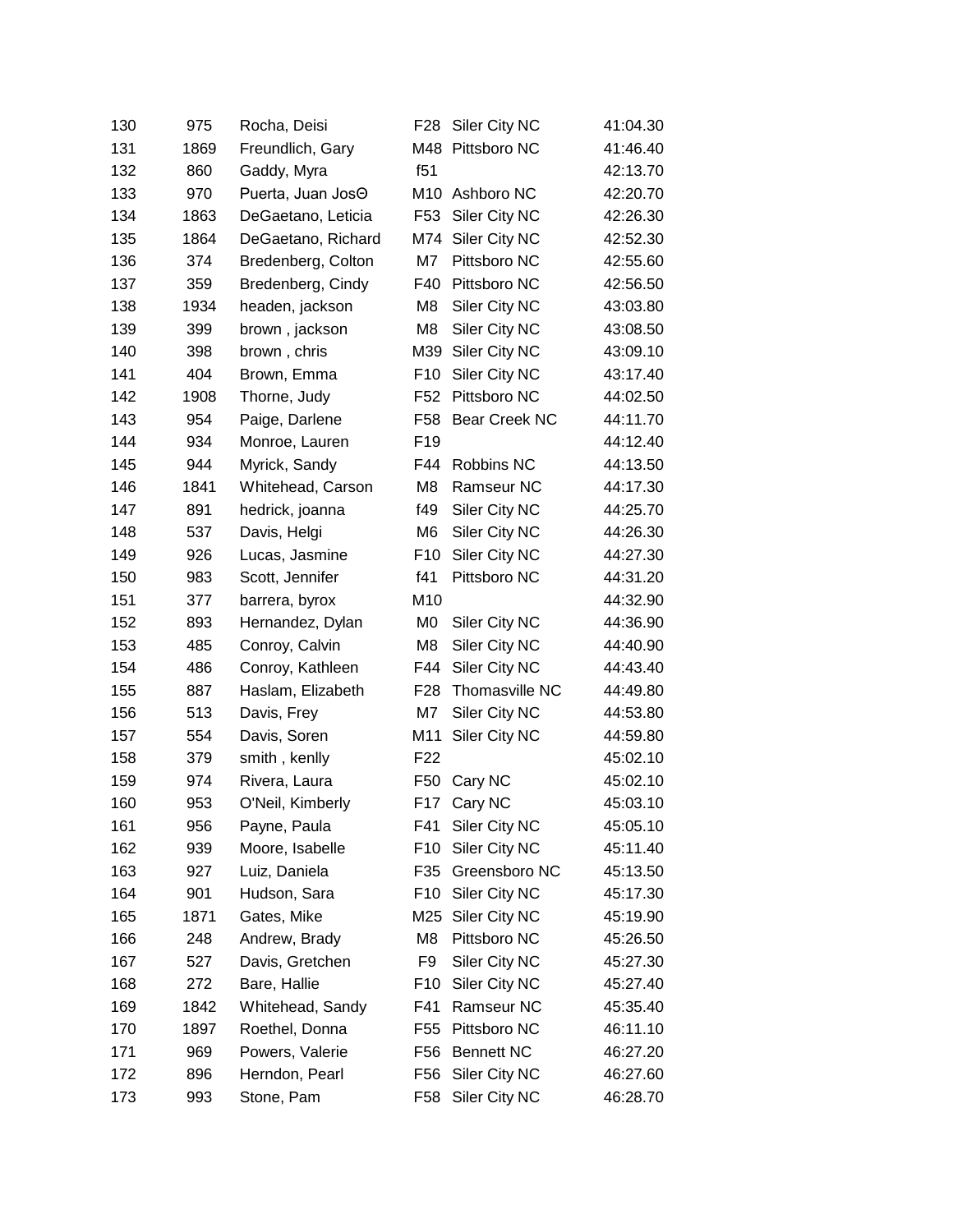| 174 | 378  | bailey, candace     | F31             | Pittsboro NC      | 46:29.20 |
|-----|------|---------------------|-----------------|-------------------|----------|
| 175 | 388  | fergurson, sandy    | F44             | Siler City NC     | 46:41.10 |
| 176 | 1843 | Wilkie, Dana        | F <sub>27</sub> | asheboro NC       | 47:00.80 |
| 177 | 509  | Corona, Maria       | F38             | Siler City NC     | 47:01.10 |
| 178 | 1880 | Lein, Marian        | F75             | Pittsboro NC      | 47:30.70 |
| 179 | 881  | Grimes, Marcia      | F32             | Siler City NC     | 47:45.90 |
| 180 | 1862 | Deaton, Zach        | M31             | Siler City NC     | 47:46.10 |
| 181 | 984  | Scott, Mary         | F9              | <b>Bennett NC</b> | 47:54.30 |
| 182 | 1867 | Dukeman, Bonnie     | F45             | Siler City NC     | 48:07.30 |
| 183 | 1891 | O'Connor, Lisa      | F46             | Siler City NC     | 48:07.80 |
| 184 | 992  | Steele, Shelly      | F33             | Pittsboro NC      | 48:27.80 |
| 185 | 940  | Moore, Leigh Ann    | F53             | <b>Liberty NC</b> | 48:46.30 |
| 186 | 852  | Elbert, Liz         | F32             | Apex NC           | 48:52.80 |
| 187 | 754  | Elbert, Chris       |                 | M34 Apex NC       | 48:54.60 |
| 188 | 355  | Brady-Andrew, Angie | F42             | Pittsboro NC      | 49:11.30 |
| 189 | 331  | Brady, Winfred      | M69             | <b>Bennett NC</b> | 49:12.00 |
| 190 | 648  | Dixon, Lee          |                 | M64 Siler City NC | 49:26.10 |
| 191 | 985  | Seitz, Amy          | F42             | Siler City NC     | 49:28.40 |
| 192 | 233  | Allen, Laura        | F <sub>18</sub> | Liberty NC        | 49:31.40 |
| 193 | 236  | Allen, Sharon       | F <sub>55</sub> | <b>Liberty NC</b> | 49:31.70 |
| 194 | 1000 | Troxler, Tracy      | F42             | Snow Camp NC      | 49:35.80 |
| 195 | 919  | lane, becky         | f62             | Siler City NC     | 49:42.20 |
| 196 | 246  | Alston, Rayshaun    | M <sub>8</sub>  | Goldston NC       | 50:12.00 |
| 197 | 1878 | Jekubovitch, Nan    | F56             | Siler City NC     | 50:13.60 |
| 198 | 452  | Canipe, Johnna      | F43             | Siler City NC     | 50:18.80 |
| 199 | 988  | Smith, Stephanie    | F32             | Greensboro NC     | 50:19.20 |
| 200 | 1933 | harris, tina        | F45             | Bear Creek NC     | 50:19.70 |
| 201 | 449  | Canipe, Brenan      | M10             | Siler City NC     | 50:20.40 |
| 202 | 890  | Hayhurst, Teigan    | F9              | Siler City NC     | 50:39.10 |
| 203 | 889  | Hayhurst, Donna     | F45             | Siler City NC     | 50:40.40 |
| 204 | 922  | Liles, Edward       | M57             | Siler City NC     | 51:01.20 |
| 205 | 1909 | Villarreal, Sandra  | F33             | Siler City NC     | 51:10.30 |
| 206 | 862  | Gaines, Ella        | f10             | Siler City NC     | 52:07.40 |
| 207 | 914  | Kotoris, Jody       | F41             | Siler City NC     | 52:12.50 |
| 208 | 402  | Brower, Kelly       | F27             | Siler City NC     | 52:12.70 |
| 209 | 929  | Marvin, Liz         | F <sub>23</sub> | Siler City NC     | 52:17.00 |
| 210 | 610  | Dixon, Betty        | F61             |                   | 53:40.00 |
| 211 | 603  | Decker, Jennifer    | F30             | Siler City NC     | 53:42.50 |
| 212 | 884  | Haithcock, Erica    | F <sub>25</sub> | asheboro NC       | 53:43.50 |
| 213 | 1845 | Williams, Megan     | F <sub>23</sub> | Siler City NC     | 53:47.50 |
| 214 | 931  | Meadows, Teresa     | F49             | Ramseur NC        | 53:49.80 |
| 215 | 1765 | White, Kendra       | F <sub>20</sub> | Ramseur NC        | 53:50.10 |
| 216 | 605  | Decker, Jo          | F49             | Siler City NC     | 53:51.90 |
| 217 | 1844 | Williams, Leslie    | F49             | Siler City NC     | 53:52.30 |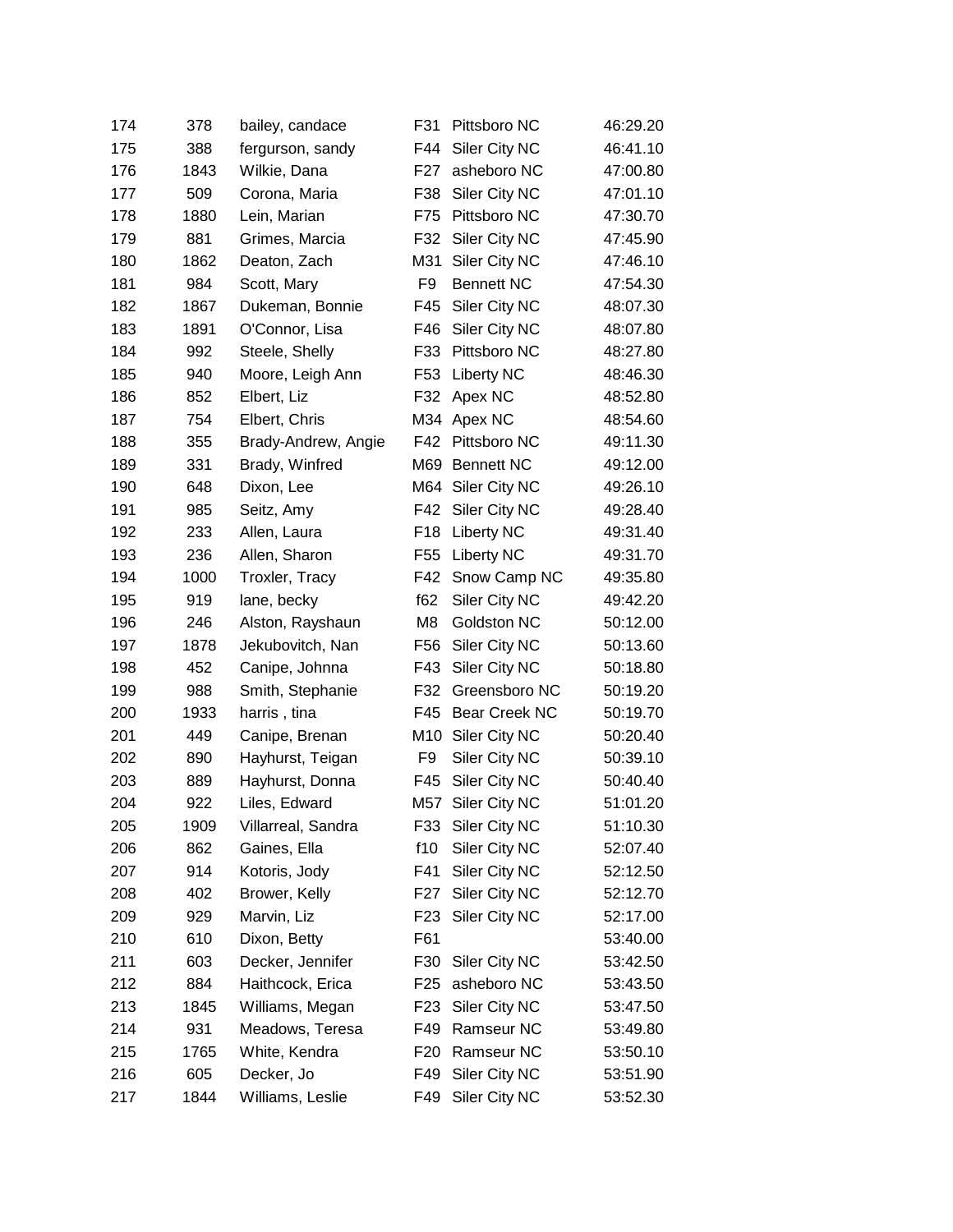| 218 | 938  | Moore, Charissa      | F42             | Siler City NC        | 53:52.80 |
|-----|------|----------------------|-----------------|----------------------|----------|
| 219 | 935  | Moody, Jenna         | F <sub>29</sub> | Siler City NC        | 54:07.80 |
| 220 | 928  | Malboeuf, Kristy     | F34             |                      | 54:08.30 |
| 221 | 904  | Hussey, Katie        | F <sub>26</sub> | <b>Bennett NC</b>    | 54:08.60 |
| 222 | 936  | Moody, Kelley        | F40             | Siler City NC        | 54:10.60 |
| 223 | 1893 | Price, Tonya         | F37             | Sanford NC           | 54:13.90 |
| 224 | 568  | Davis, Stephanie     | F38             | Siler City NC        | 54:16.90 |
| 225 | 400  | headen, tisha        | F41             | Siler City NC        | 54:20.60 |
| 226 | 280  | Bare, Kristin        | F41             | Siler City NC        | 54:20.80 |
| 227 | 903  | Hunnicutt, Susan     | F50             | Siler City NC        | 54:22.70 |
| 228 | 942  | Murray, Carla        | F37             | Siler City NC        | 54:27.60 |
| 229 | 856  | Ferguson, Katina     | F32             | Siler City NC        | 55:33.10 |
| 230 | 989  | Staley, Shara        | F38             | <b>Liberty NC</b>    | 55:34.10 |
| 231 | 1855 | Brown, Mary          | F63             | Durham NC            | 55:37.10 |
| 232 | 407  | Brown, Richard       | M0              | Durham NC            | 55:39.10 |
| 233 | 888  | Haslam, Kevin        | M28             | Thomasville NC       | 55:39.50 |
| 234 | 910  | Kenndy, Renne        | F51             | Siler City NC        | 55:51.50 |
| 235 | 911  | Kennedy, Bethy       | F <sub>29</sub> | Pittsboro NC         | 55:51.70 |
| 236 | 912  | Kennedy, Taylor      | M27             | Pittsboro NC         | 55:52.00 |
| 237 | 923  | Liles, Scarlet       | F30             | Siler City NC        | 56:07.70 |
| 238 | 1894 | Ray, Lindsay         | F35             | Sanford NC           | 56:22.90 |
| 239 | 906  | Keck, Danny          | M53             | Siler City NC        | 56:23.20 |
| 240 | 905  | Keck, Bobby          | M60             | Apex NC              | 56:23.60 |
| 241 | 925  | Lilies, Terry        | F56             | Siler City NC        | 56:23.90 |
| 242 | 470  | Cockman, Kim         | F48             | Siler City NC        | 56:27.10 |
| 243 | 946  | Norman, Amber        | F38             | Siler City NC        | 56:27.90 |
| 244 | 980  | Rogers, McKinley     | F12             | Pittsboro NC         | 57:49.10 |
| 245 | 979  | Rogers, Amy          | F42             | Pittsboro NC         | 57:51.50 |
| 246 | 894  | Hernandez, Luisa     | f10             | Siler City NC        | 58:02.60 |
| 247 | 252  | Andrews, Amy         | F40             | <b>Bear Creek NC</b> | 58:11.30 |
| 248 | 967  | Poole, Brithney      | F <sub>26</sub> | Greensboro NC        | 58:15.30 |
| 249 | 987  | Smith, Chistie       | F24             | Chapel Hill NC       | 58:16.20 |
| 250 | 871  | Garner, Daisy        | F31             | Robbins NC           | 58:18.90 |
| 251 | 1856 | Bruner, Zoe          | F17             | Siler City NC        | 58:19.40 |
| 252 | 1887 | Miller, Colleen      | F <sub>16</sub> | Siler City NC        | 58:19.70 |
| 253 | 1852 | Bashuk, Dale         | F15             | Siler City NC        | 58:20.40 |
| 254 | 1876 | Hochradel, Noelle    | F16             | Siler City NC        | 58:20.90 |
| 255 | 430  | Byerly, Leon         | M73             | <b>Trinity NC</b>    | 58:23.10 |
| 256 | 429  | Byerly, Leo          | M73             | <b>Trinity NC</b>    | 58:23.90 |
| 257 | 553  | Davis, Lynne         | F <sub>56</sub> | Pittsboro NC         | 58:29.90 |
| 258 | 962  | Pickard, Rebecca     | F52             | <b>GRAHAM NC</b>     | 58:30.80 |
| 259 | 392  | Brooks, Lidia        | F <sub>52</sub> | Pittsboro NC         | 59:11.50 |
| 260 | 952  | Olvera Lopez, Ashley | f9              | Siler City NC        | 59:11.70 |
| 261 | 323  | Bolejack, Peggy      | F63             | Pittsboro NC         | 59:40.90 |